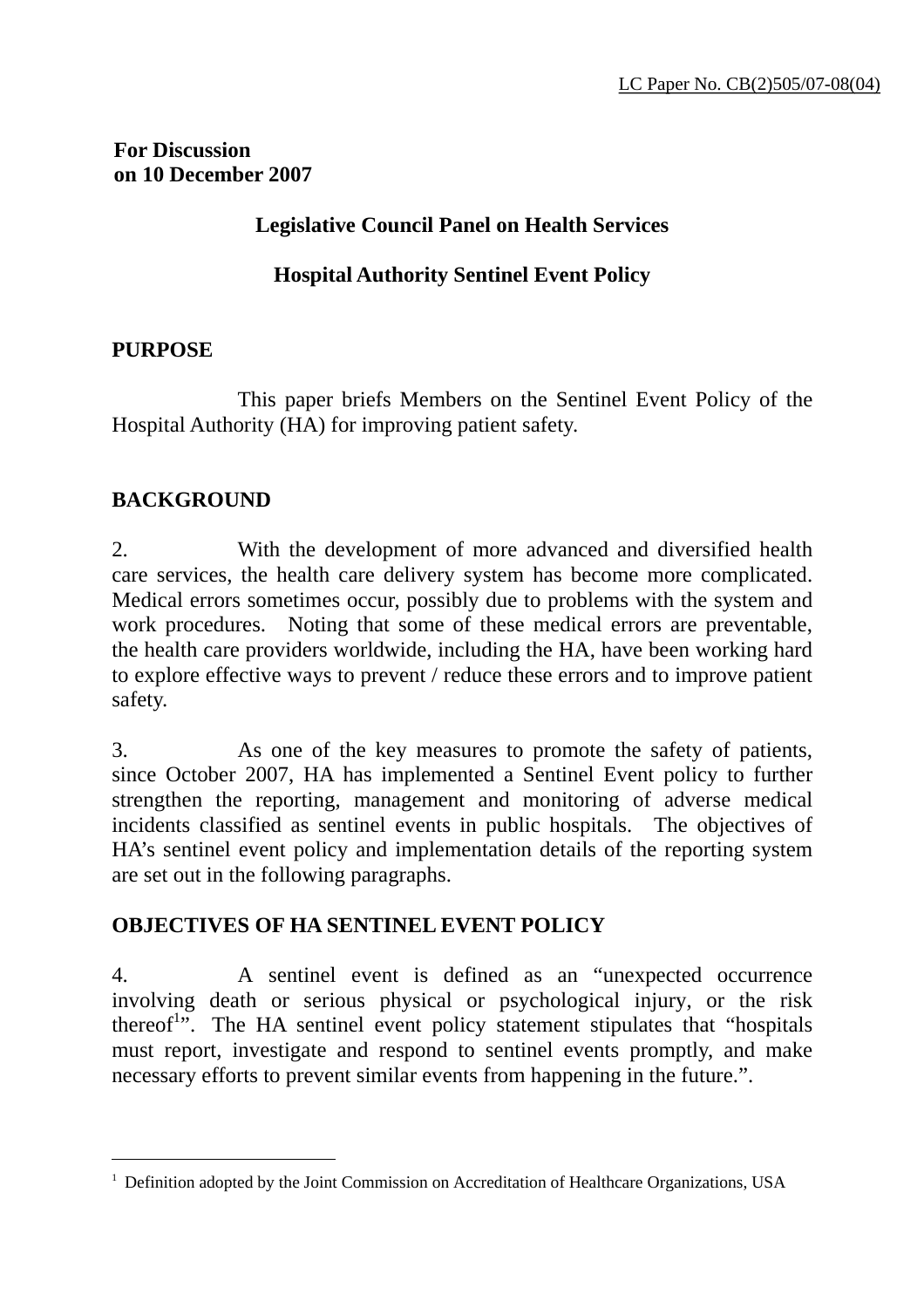5. The sentinel event policy of HA seeks to ensure immediate and appropriate handling of sentinel events by senior management of the respective hospitals and if necessary, the HA Head Office in order to -

- (a) minimize harm to patients;
- (b) minimize the impact of such events;
- (c) support the staff involved with the incident;
- (d) investigate and understand the causes that underlie a sentinel event;
- (e) improve the systems and procedures where necessary and appropriate to reduce the probability of recurrence of the event in future; to share the lessons learned among staff of different clusters of the HA; and
- (f) maintain patients and the public's confidence on the public health care system.

# **IMPLEMENTATION OF THE REPORTING SYSTEM**

6. Starting from 1 October 2007, nine specified types of sentinel events are required to be reported through a mechanism under HA within 24 hours upon awareness of their occurrence. These types of events include -

- (a) Surgery / interventional procedure involving the wrong patient or body part;
- (b) Retained instruments or other material after surgery / interventional procedure requiring re-operation or further surgical procedure;
- (c) Haemolytic blood transfusion reaction resulting from blood group incompatibility;
- (d) Medication error resulting in major permanent loss of function or death of a patient;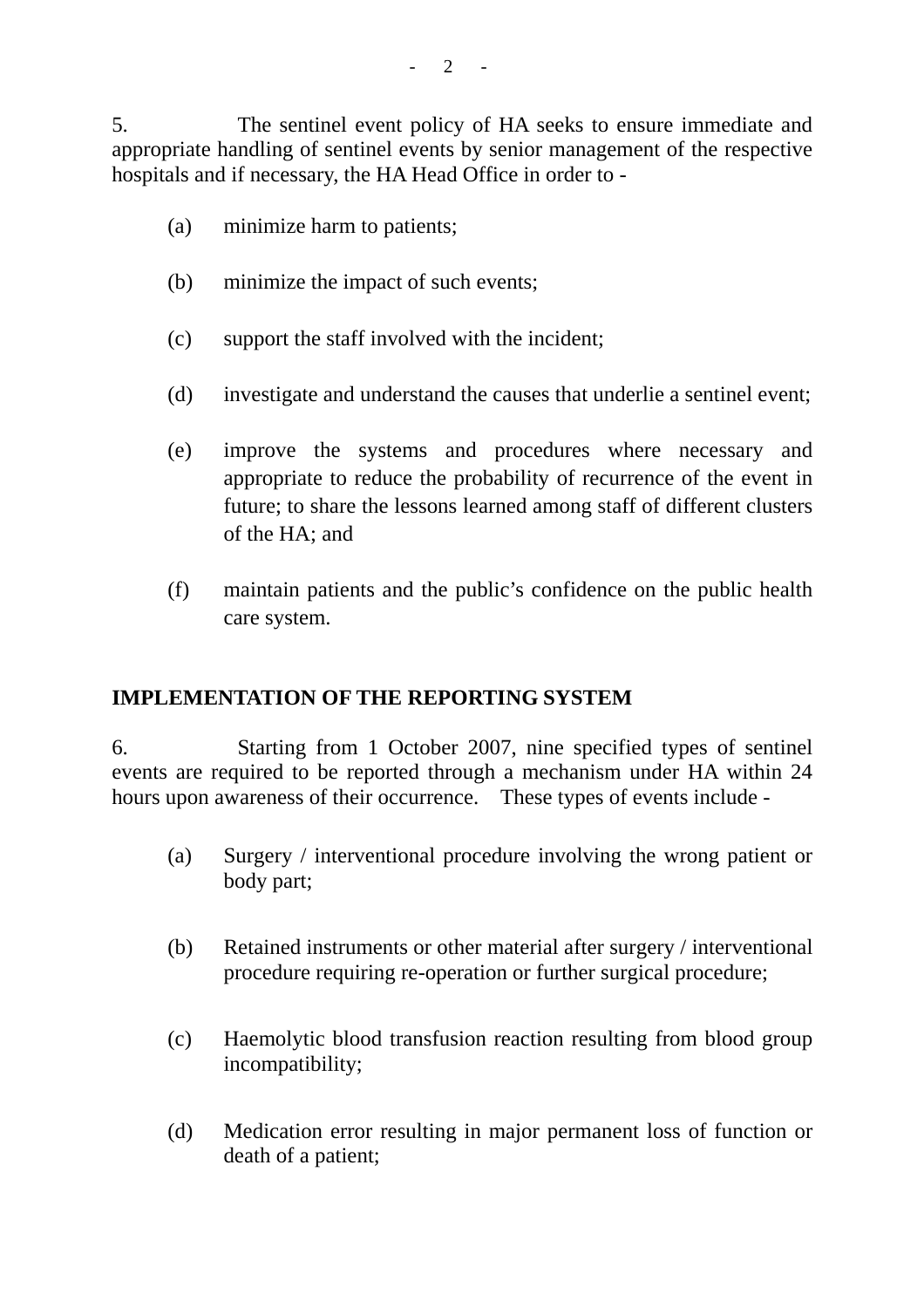- (e) Intravascular gas embolism resulting in death or neurological damage;
- (f) Death of an in-patient from suicide (including suicide committed during home leave);
- (g) Maternal death or serious morbidity associated with labor or delivery;
- (h) Infant discharged to wrong family or infant abduction; and
- (i) Unexpected death or serious disability reasonably believed to be preventable (not related to the natural course of the individual's illness or underlying condition). Assessment should be based on clinical judgment, circumstances and the context of the incident.

#### Action by hospital clusters

7. In the event that an incident falling with any of the above categories occur, the hospital cluster concerned should take the following actions -

- (a) to undertake immediate remedial action to mitigate the harm to the patient;
- (b) to support the staff involved with the incident;
- (c) to report the incident via the HA-wide electronic Advance Incident Reporting System (AIRS) which has been in place since March 2006;
- (d) to disclose the event to the patient and his/her family in an open and honest manner;
- (e) to conduct a thorough root cause analysis on the incident, for the purpose of identifying possible underlying organizational deficiencies which may not be immediately apparent and which may have contributed to the cause of the event; and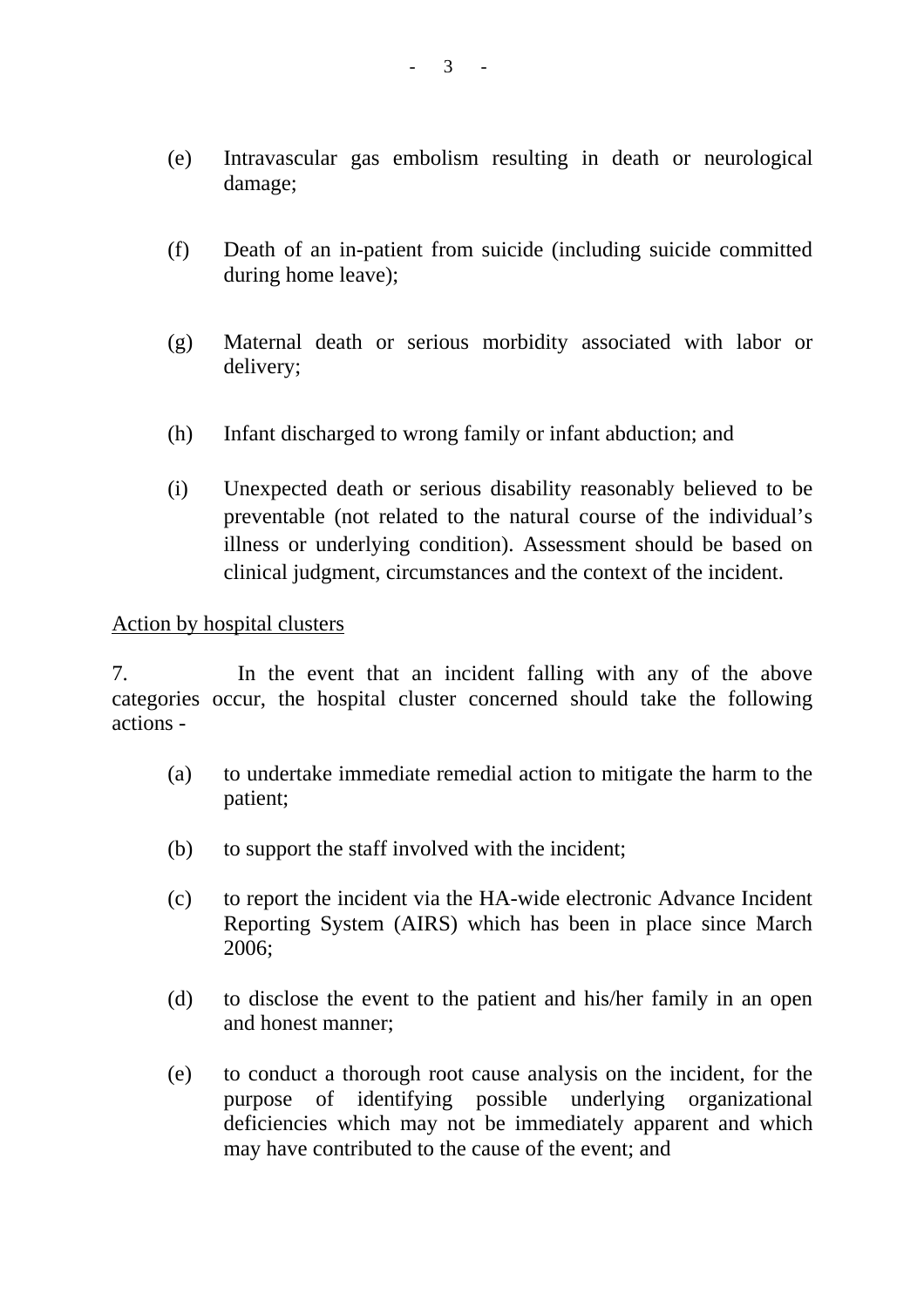(f) to submit the report of the root cause analysis, including any proposed risk reduction strategies to prevent recurrence of similar event, to the HA Head Office within eight weeks of the occurrence of the sentinel event.

### Action by the HA Head Office

8. The HA Head Office will follow up on the reporting of a sentinel event by the following actions -

- (a) if the event has immediate major impact on the public health care system, to disclose the event to the public;
- (b) to regularly review, through the HA Head Office Sentinel Event panel, all the submitted reports and to make recommendation for HA to reduce the risk of further recurrence of similar incident through a sharing and learning process;
- (c) to compile, every six months, a report on sentinel events for submission to the HA Board and release to the public. Appropriate level of confidentiality will be applied to the report to protect the identity of patients and staff concerned; and
- (d) to issue, bi-monthly, a "Risk Alert" bulletin to all HA staff on the learning points from the reported sentinel events.

#### Accountability

9. If the investigation reviewed the staff involved in the sentinel event should be held accountable (partial or total) for the incident, the case would be dealt with in accordance with the prevailing HA human resources policy and established disciplinary mechanism. The HA takes a "Just Culture" approach in considering appropriate disciplinary action, having regard to the relevant factors such as the system issues, circumstances of the case, the past performance record of the staff concerned, any mitigating factors, etc.